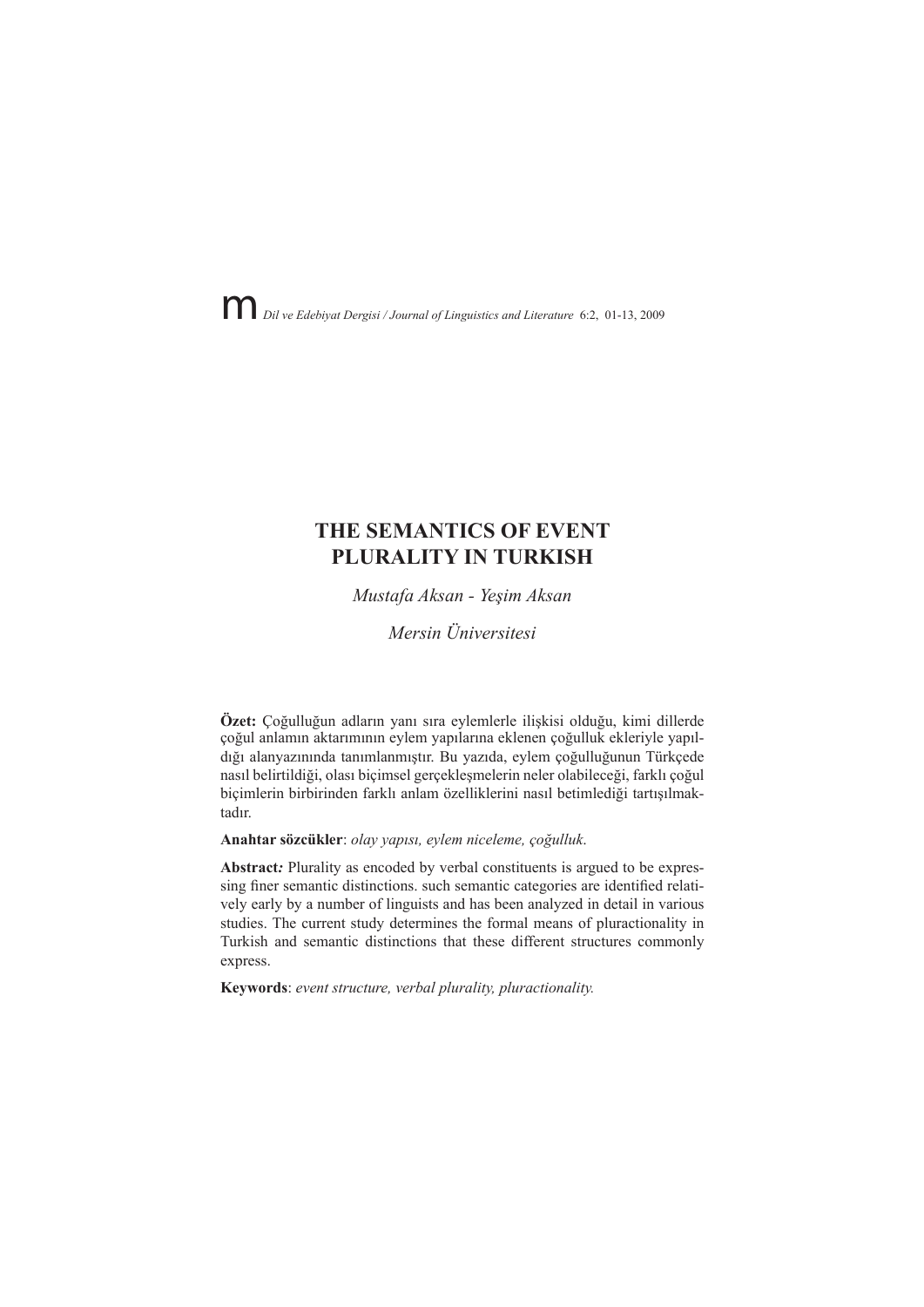#### **1. INTRODUCTION**

In the early 1920s, independently of each other, two prominent linguists, Jespersen in Europe, and Boas in America, observed the same phenomena: for Jespersen (1924:210), 'the plural of the verbal idea' (verba tantum pluralia) is to be distinguished from the plural of the nominals; and, for Boas (1911), different verbal stems for singular and plural are not related to the number of their nominal arguments. Following these early observations, the latter studies on verbal plurality focus more on its semantics rather than its grammar as plurality in the verbal domain displays wide range of meanings compared to plurality in the nominal domain. In the European tradition, Dressler (1968) and Xrakovskij (1997), among others, study verbal plurality within the general category of number and propose detailed classifications for its various semantic functions. Studies on American Indian languages also analyse verbal plurality in terms of their quantificational semantics (Cusic 1981; Durie 1986; Mithun 1988). Emphasis on semantics produces two different approaches (Dolinina (1999): the pro-aspect view maintains that aspectual features of the verb are influenced by quantification, yielding classes like iterative, frequantative, and continuative. The pro-*number* view, on the other hand, argues that quantification is a semantico-logical parameter and it is independent of other parameters<sup>1</sup>. More recently, Newman (1990:53) uses the term *pluractionality* to refer to verbal plurality observed mainly in African languages, and he notes that "the essential semantic characterization" of such verbs is almost always plurality or multiplicity of the verb's action."

In this study, we will present a descriptive account of verbal plurality in Turkish and will focus on the emerging semantic classes. Our analysis will contrast two forms of verbal plurality in Turkish: (i) morphological verbal plurality, commonly marked by complex derivational suffixes

<sup>1.</sup> Lasersohn (1995:241) proposes a general formula for the semantics of verbal plurality, noting that it cannot capture the variety of meanings expressed cross-linguistically. Tatevosov (2004) presents an analysis of Chuvash -kala mainly adopting scalar semantic approach. Aksan and Aksan (2006) also analyses a similar data from the perspective of scalar semantics.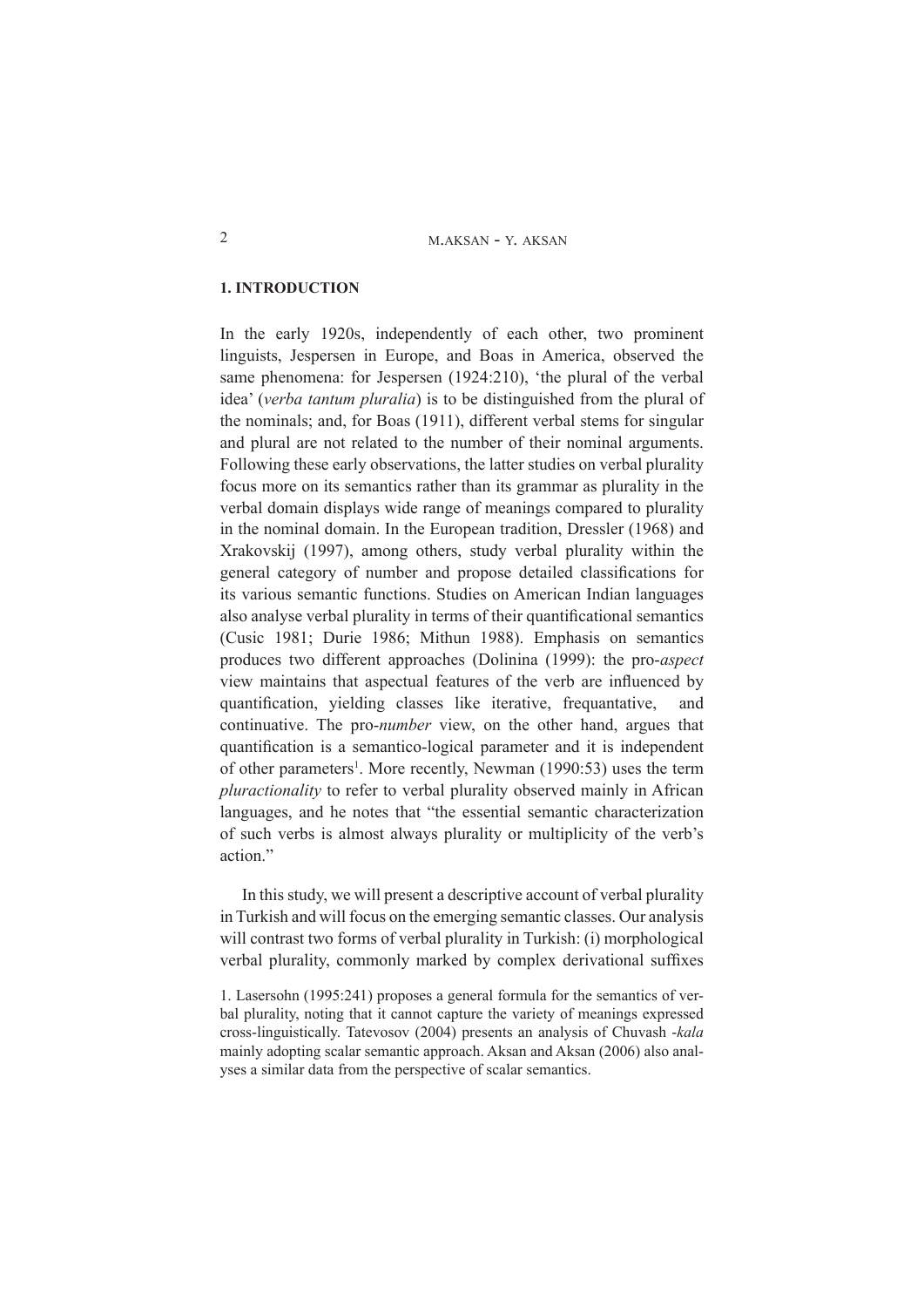that include  $-ala$  and  $-akla^2$ , and (ii) syntactic verbal plurality, commonly expressed by the postverbal construction, -1p dur-<sup>3</sup>. This type of construction is mainly studied with respect to its aspectual semantics, encoding meanings like frequency, duration, and degree of accomplishment, and functioning more like adverbials, modifying the meaning of the basic actional phrase (Johanson 2000:55). Adopting a pro-number view, we will argue that the postverbal construction under analysis conveys additional quantificational meanings.

In the first section of this paper, we will introduce parameters of verbal plurality as defined in Cusic (1981). In the second section, we will present Turkish data and we will distinguish between morphological and postverbal pluralities in terms of quantificational type they encode.

## 2. PARAMETERS OF VERBAL PLURALITY

Cusic (1981), following Dressler's classification, takes verbal plurality primarily as a semantic category, and argues that it should be construed broadly to include the multiplicity of actions, events, occurrences, occasions with the addition of "whatever indicates extensions or increase, whether in time or space, of actions or states of affairs" (1981:64). So construed, plurality of events does not express plurality

<sup>2</sup> Both affixes are generally defined as compound suffixes in which  $-la$  is added to the respective verb base. Banguoğlu (1956) discusses additional affixes and argues that *-istir* and *-ala* are the most productive suffixes of iteration. In his analysis, they are synonyms and express the same sense in all contexts of occurrence, and are commonly affixed to the same verb roots (e.g. serp-iştir / serp-ele 'sprinkle'). -akla is a 'variant' of -ala with a deletion of velar plosive. They are synonyms as well and are affixed to identical verb roots, as in *dur-akla/dur-ala*, 'hesitate'. Tietze (2000) defines two functions for -iştir: iterativum and intensivum. For -akla, he claims that the compound affix is made up of a verbalizer -la and a preceding deverbal verb suffix, -ak. -akla has two functions, *iterativus* and *intensification*, and -ala functions to derive verbum diminutivum, is a function of iterativum. He indicates that -işle also derives verbum diminutivum by iterativum. Turkish allows all these affixes on the same verb root: dürt-ükle, dürt-üşle, dürt-ele, dürt-üştür, with very slight differences in meaning.

<sup>3.</sup> Csató (2001) and Kornfilt (2004) provide a detailed description of this construction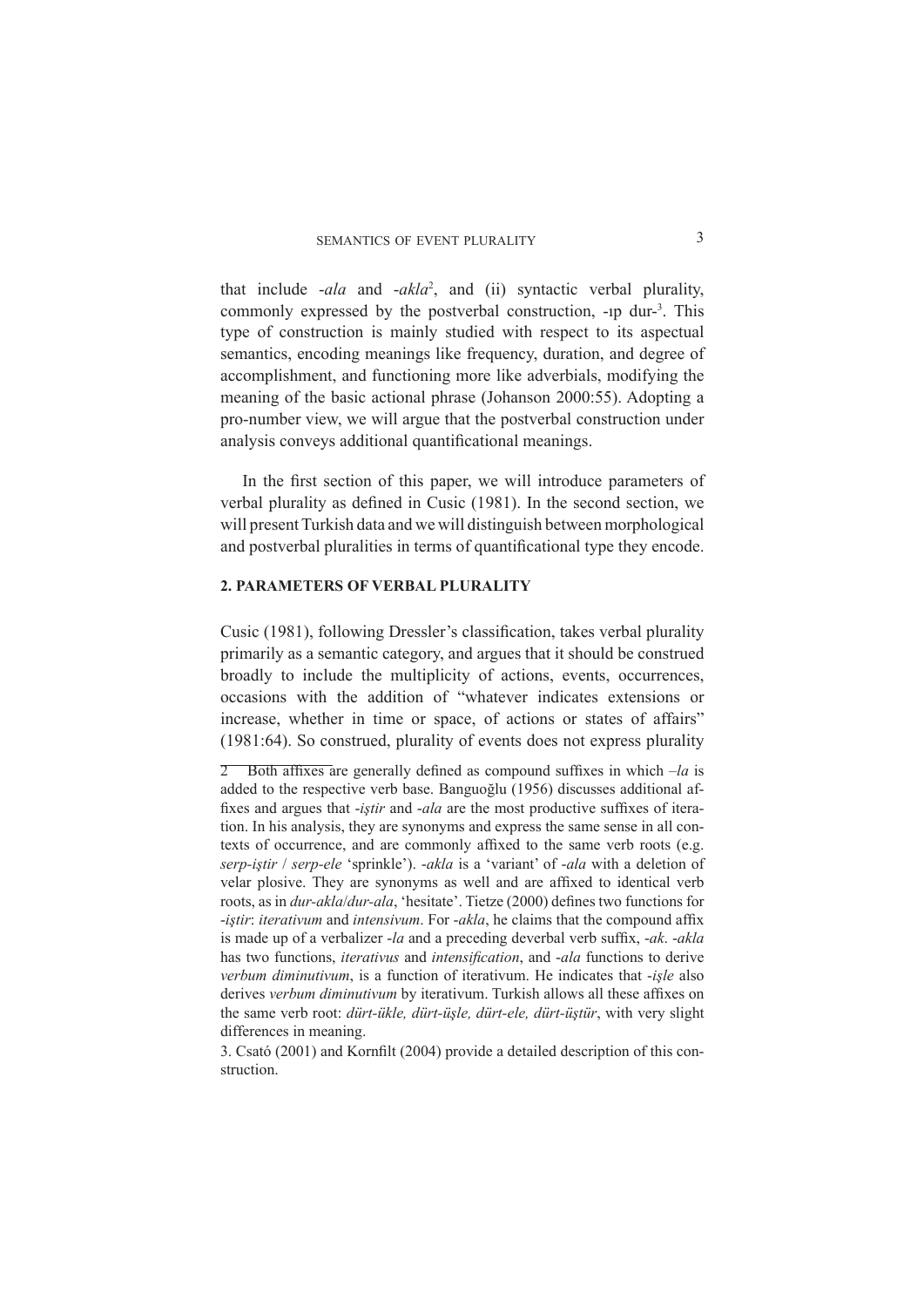as ordinarily understood but it conveys a wide range of plural meanings. Meanings and sub-meanings are defined by means of four parameters:

- 1. the event ratio parameter
- 2. the relative measure parameter
- 3. the connectedness parameter
- 4. the distribution parameter

The event ratio parameter distinguishes between *internal* and *external* plurality; the relative measure parameter relates event plurality to general plural functions; the connectedness parameter links event plurality with *mass/count distinction*, and the distribution parameter associates event plurality with *temporal* and *spatial* extensions as well as to number in associated noun phrases. Each of these parameters captures different dimensions of implicit quantificational relationships of the pluralized events and they are not completely distinct but are closely related.

The event ratio parameter identifies two major types of verbal plurality as *repetitive* and *repeated* actions. A repetitive action encodes an event-internal plurality, or phase repetition in which the conceived units of action are confined to a single occasion and to a single event on that occasion.

(1) The mouse nibbled the cheese. (plurality IN event – internal plurality)

Event-internal plurality is mass-like since the number of repetitions are large or uncountable.

A repeated action, on the other hand, encodes an event-external plurality in which the units of action are potentially but not necessarily distributed over occasions. Repeated actions combine together the event-external/occasion-internal and event-external/occasion-external plurality, as in  $(2)$  and  $(3)$  below:

 $\overline{4}$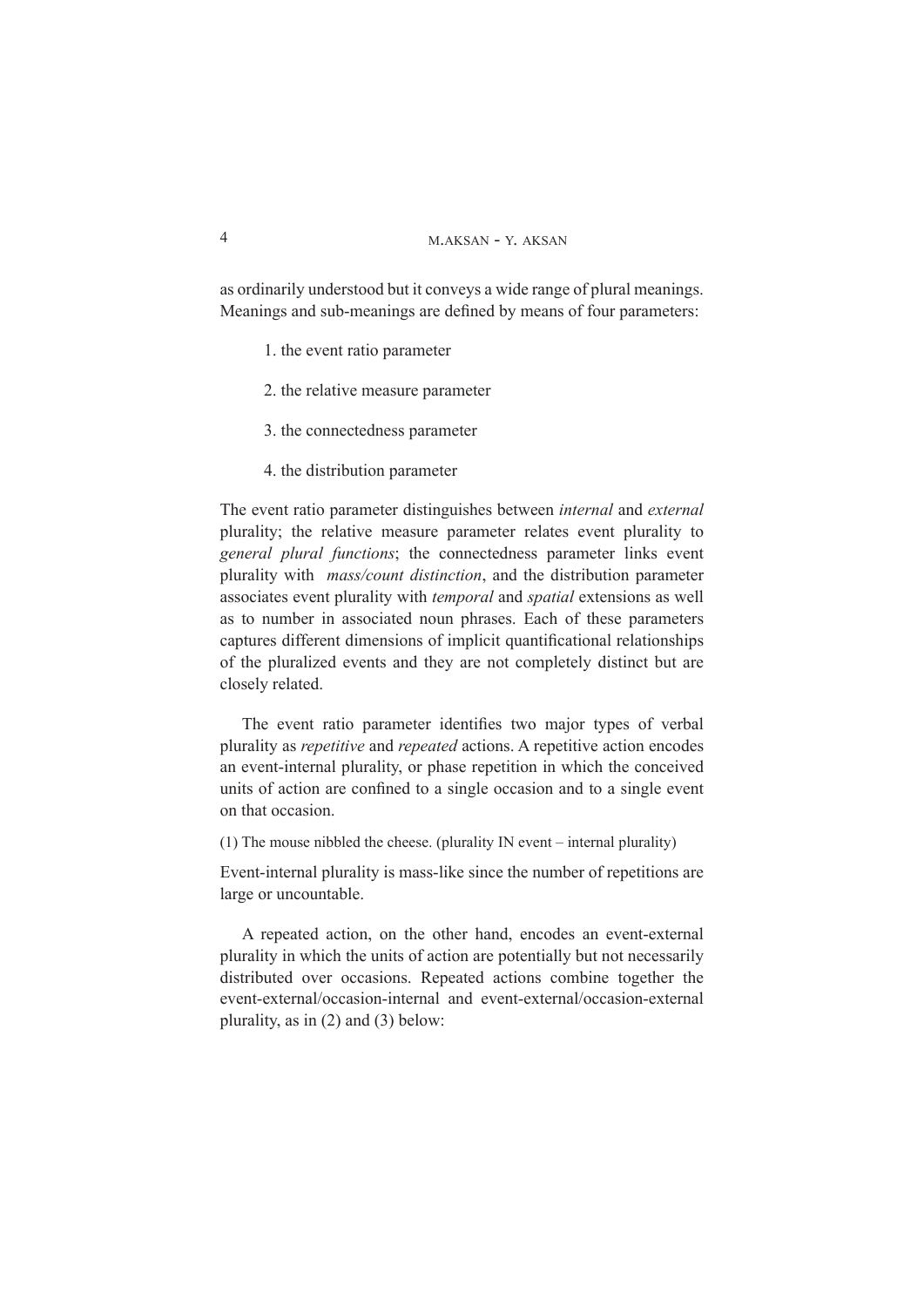$(2)$  The mouse bit the cheese again and again. (plurality OF event – external plurality)

(3) The mouse bit the cheese again and again on Thursday. (plurality IN and OF event)

The cross-classification of repetitive/repeated distinction with the relative measure parameter defines two major classes. Repetition may derive two opposing quantitative notions simultaneously: increase and decrease. Repeated actions also derive two measure concepts: small or precise count and large or indeterminate count.

The connectedness parameter concerns the relative prominence of bounds at phase and event levels. Its relation to repetitive and repeated events suggests that repetitive events are continuous or connected since they represent single events, while repeated events are commonly discontinuous

The distribution parameter is associated with the general idea of distribution which refers to separation of action from action, object from object, and the like, in time or space. Its relation to the event ratio parameter is a representation of distribution in time.

## **3. PARAMETERS OF VERBAL PLURALITY IN TURKISH**

#### **3.1. THE EVENT RATIO PARAMETER**

Both morphological and postverbal event pluralities in Turkish are repeated actions. They do not refer to phase repetition and they mark plural events on a single occasion, expressing an event-external repeated action.

Single event

*(4) Ali Hasan-1 dürt-tü.* Ali-NOM Hasan-ACC prod-PAST-3sG 'Ali prodded Hasan.' (once)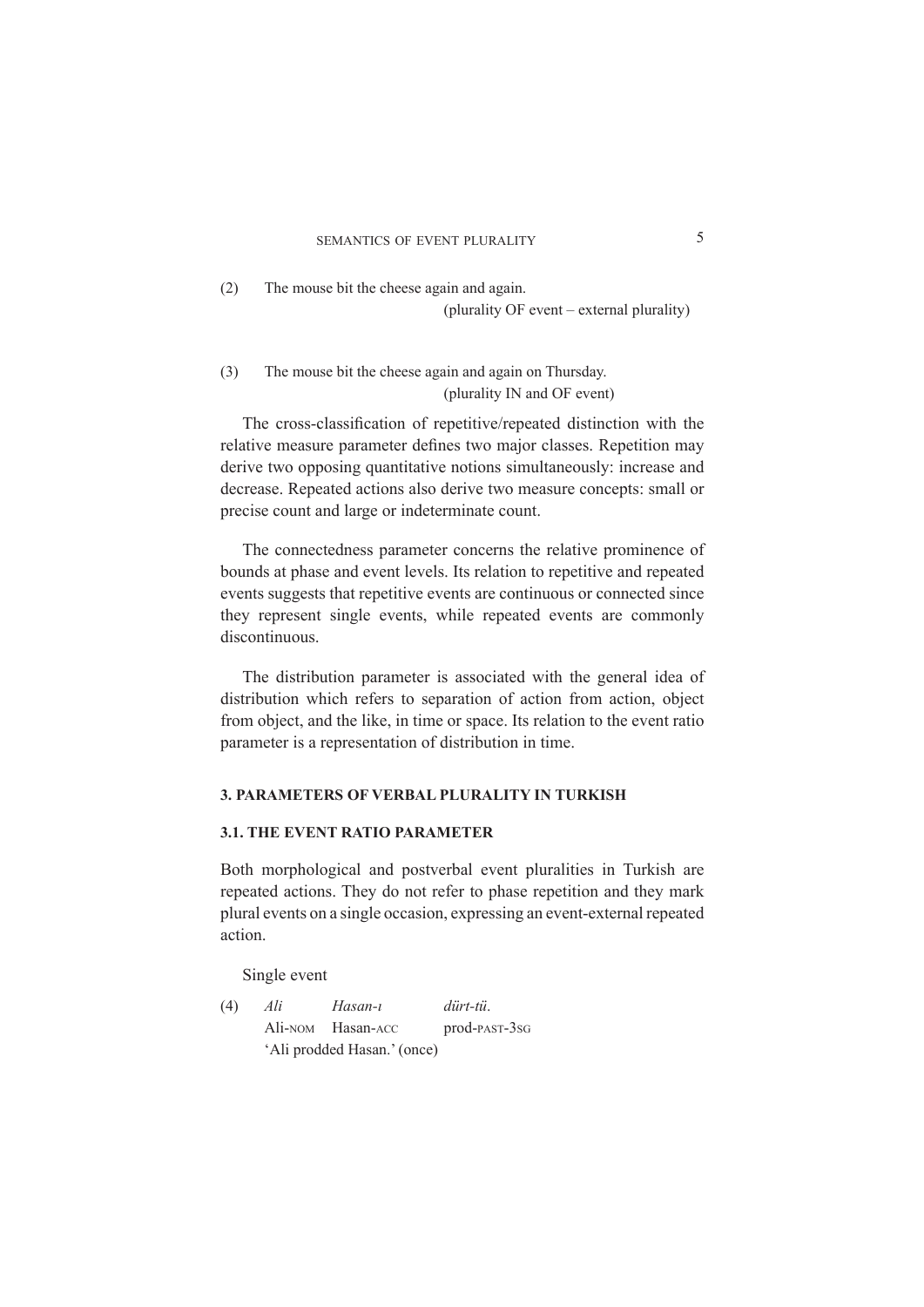Micro events of the same type repeated

| (5) | Ali                                                      | Hasan-ı           | dürt-ükle-di.     |  |
|-----|----------------------------------------------------------|-------------------|-------------------|--|
|     |                                                          | Ali-NOM Hasan-ACC | prod-VPL-PAST-3SG |  |
|     | 'Ali prodded Hasan repeatedly.' (once or multiple times) |                   |                   |  |

Sequence of identical events repeated

(6) Ali Hasan-ı dürt-üp dur-du. Ali-NOM Hasan-ACC prod-CV- stand-PAST-3sG 'Ali kept on prodding Hasan.' (prolonged/continuous)

The derived verbs are interminatives, and they denote a series of (micro)actions, regularly repeated after relatively short intervals and they are identical to themselves throughout the entire period of their performance. From the pragmatic point of view, the intervals are assessed as short and approximately equal (Xrakovskij 1997).

There is less constraint on types of verbs that appear in postverbal construction to express plurality of events. The event is formed by successive repetitions of the same action, not necessarily regularly repeated. The performance of series of identical actions extends over different periods and thus exceeds the conventional standard, becoming unlimited in duration. From the pragmatic point of view, the intervals are not conceived as approximately equal, neither are their durations.

#### **3.2. THE RELATIVE MEASURE PARAMETER**

The relative measure parameter reveals two contradictory types of quantificational meanings associated with verbal plurality. With respect to size of units, degree of effort, appropriateness, production of result, and time verbal plurals may either express increase or decrease. In Turkish, these sub-meanings expressed by verbal plurality is limited to morphologically derived structures.

Decrease in size of unit gives a diminutive meaning, as in  $(7)$  below: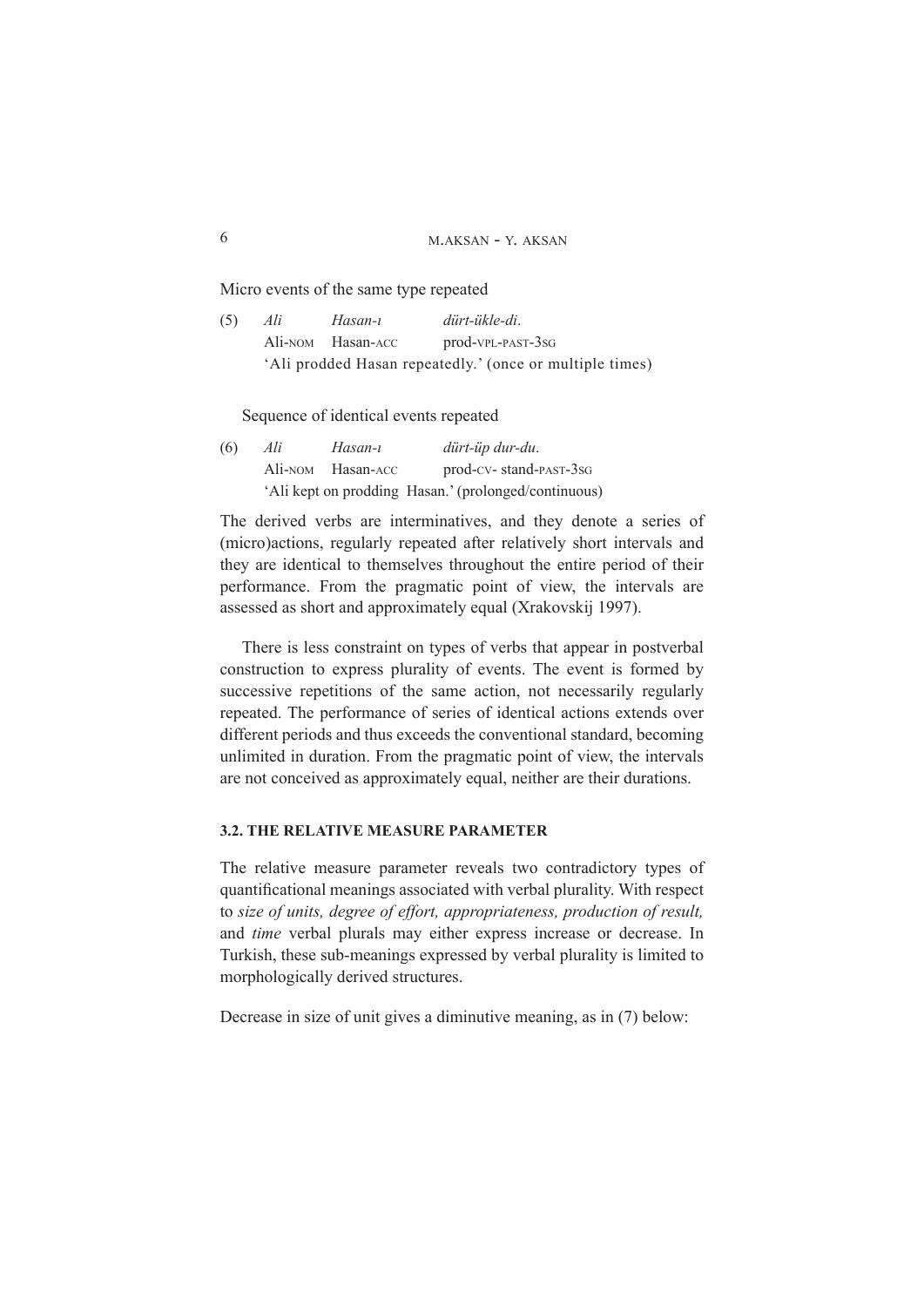| (7) | Bisküvi-ler-i           | kır-ıkla-yın. |  |
|-----|-------------------------|---------------|--|
|     | Biscuit-PL-ACC          | break-VPL-IMP |  |
|     | 'Crumble the biscuits.' |               |  |

The other derived verbs that fall in this class include, *it-ele-mek*, *it*ekle-mek 'to push repeatedly'; did-ikle-mek 'to pick repeatedly'.

Decrease in amount of effort exerted in the performance of the action gives a tentative meaning. The action is carried out half-heartedly with less effort than expected:

 $(8)$ Herkes birşey-ler gev-eli-yor. ağz-ın-da Everbody-NOM mouth-POSS3sG-LOC something-PL mumble-VPL-PROG3sG 'Everybody mumbles something in his mouth.'

Savs-akla-mak, 'to disregard'; say-ikla-mak 'to rave' are the other derived verbs that encode tentative meaning.

In assative meaning is signalled when there is a decrease in aim; the agent simply does not attempt to do anything purposefully, or performs the action aimlessly. The action is simply undirected:

| (9) |                                         |  | Bütün gün boş boş | gez-ele-di.         |  |
|-----|-----------------------------------------|--|-------------------|---------------------|--|
|     | All                                     |  | day empty empty   | wander-vpL-past-3sg |  |
|     | 'He wandered all day (long) aimlessly.' |  |                   |                     |  |

Pineklemek 'to sit idly'; dur-ala-mak 'to hesitate'; dur-akla-mak 'to pause'; *ciz-ikle-mek* 'to sketch' are the verbs conveying incassative meaning in Turkish<sup>4</sup>.

When increase rather than decrease is in question with respect to the relative measures listed above, we observe more varied meanings in morphologically encoded verbal plurality.

Increase in effort denotes intensive meaning with verb roots like, ovala-mak 'to rub forcefully; kov-ala-mak 'to pursue incessantly'; silkele-mek 'to shake off'.

4 Conative meaning is commonly denoted by -iştir and -işle derivations.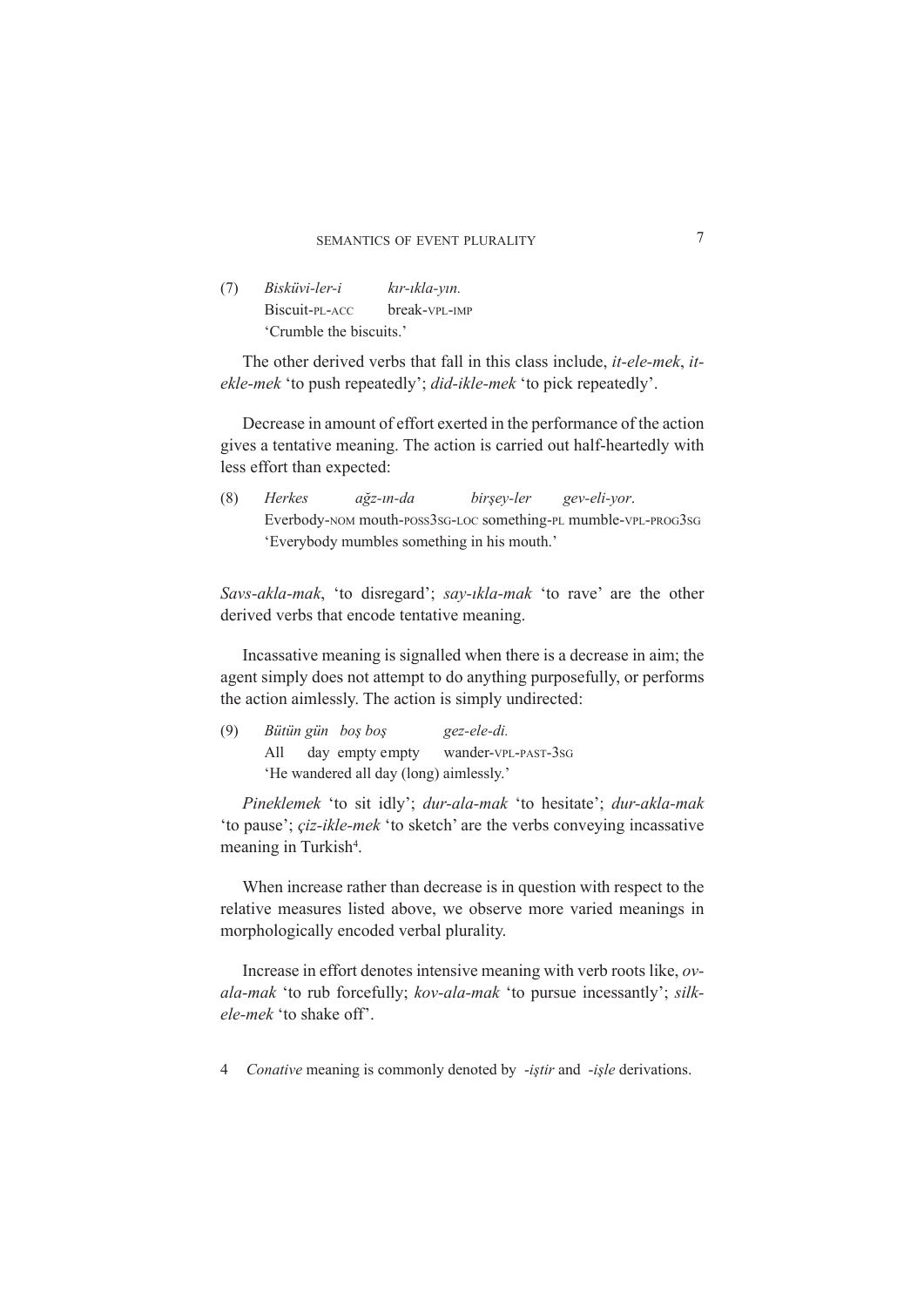8 M.AKSAN - Y. AKSAN

*(10) Lavabo-yu iyi-ce ov-ala-di.* Sink-ACC good-ADV rub-VPL-PAST-3sG

 $'(He)$  scrubbed the sink thoroughly/effortfully.'

Augmentative reading is associated with increase in size or quantity, and the data below exemplifies the paradox noted previously. The repeated action, from the perspective taken, may come to express an increase in the outcome or product of the performance, or may equally refer to a process in which there is a decrease in the size or quantity of the unit involved. Thus, the events described by the verbs  $k\ddot{x}$ -*ikla-mak* 'to break into pieces' and *did-ikle-mek* 'to pick repeatedly' denote an increase in the number of parts as the same action repeated over the unit in question. They also indicate a decrease in the amount or size of the same unit which undergoes a change in its structural unity:

 $(11)$ *Tavuğ-u* küçük parça-lar halinde did-ikle-yin. Chicken-ACC small part-PL in the state of pick-VPL-IMP Cut up the chicken into tiny pieces.'

When there is an increase in the amount of energy exerted in the action, we have the excessive reading. Verbs in this class commonly derive from onomatopoeic roots in Turkish: pat-akla-mak. hirp-ala*mak, tep-ele-mek* 'to hit severely, to rough up, to beat repeatedly':

 $(12)$  Polis  $\ddot{\rho}$  *z z axistenci-ler-i htm-ala-di* Police-NOM student-PL-ACC beat-VPL-PAST-3PL 'Police beat the students repeatedly.'

Cusic (1981) argues two other sub-meanings within the relative measure parameter with respect to increase in production of result and in time. Cumulative refers to a process in which repetition of the action leads to a result, for example, repeatedly performing an activity until something is produced. It appears that this type of meaning is best expressed in Turkish through various verbal reduplicative constructions rather than the morphological or postverbal verbal plurality. Durativecontinuative, on the other hand, is designated by both morphological and postverbal structures. In this sub-meaning, the successive repetitions are no longer individuated constituents of the event but the action is perceived rather as a continuous action. Increased quantity of action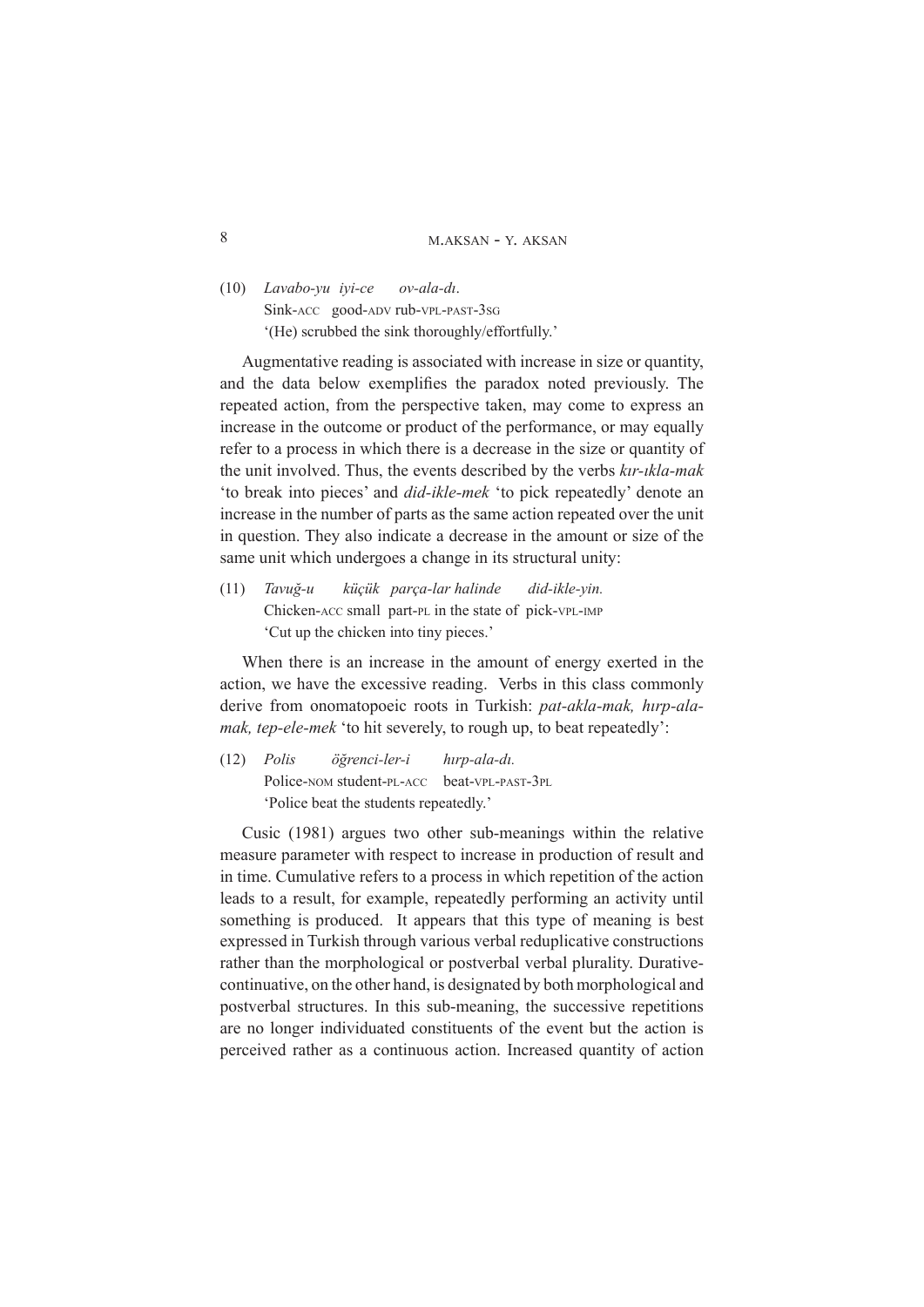increases the time the action occupies.

# **3.3. THE CONNECTEDNESS PARAMETER**

The connectedness parameter does not provide categories of meaning but rather measures out the degree of connectedness, and places the classes provided by relative measure parameter along a scale of continuum. Other than cumulative and durative-continuative readings, all classes of meanings defined by the relative measure parameter are neutral with respect to the degree of connectedness. While both morphological and postverbal pluralities designate durative-continuative meaning, it seems that morphological verbal plurality is relatively less connected. This type of distinction observed among the types of verbal plurality points to a similarity among verbal and nominal domains. In other words, mass/count distinction that applies in the nominal domain also applies in the verbal one. The perspective provided by the connectedness parameter helps distinguish two means of plurality markers in terms of the interpretation of event pluralisation: the less connected morphological verbal plurality yields a count interpretation of plurality, whereas the product of pluralisation in postverbal plurality yields a mass interpretation. One form of evidence that supports this conclusion comes from their compatibility with explicit mention of number of repetitions. While the cardinal numbers can count the repetitions relatively freely with morphological markers of verbal plurality, they cannot co-occur with the postverbal plurality:

| (13)               | Tuna masa-yi üç kez it-ekle-di.     |             |                    |
|--------------------|-------------------------------------|-------------|--------------------|
|                    | Tuna-NOM masa-ACC                   | three times | push-VPL-PAST-3sG- |
|                    | Tuna pushed the table three times.' |             |                    |
|                    |                                     |             |                    |
| $(14)$ $\sqrt{17}$ |                                     |             |                    |

 $(14)$  $*$  Tuna masa-vi üc kez it-ip dur-du. push-cv stand-past-3sG Tuna-NOM masa-ACC three times 'Tuna kept on pushing the table three times.'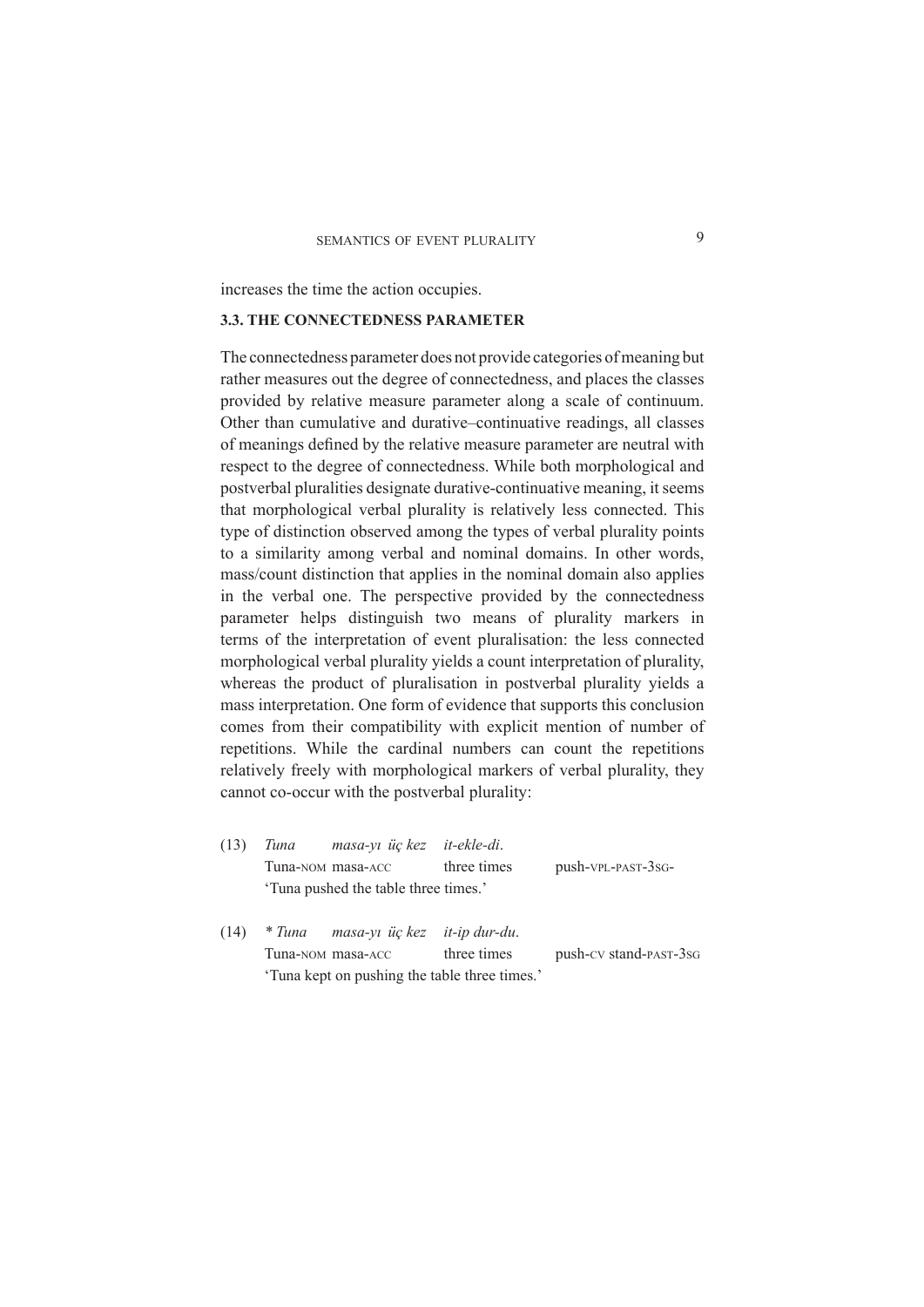#### 3.4. THE DISTRIBUTION PARAMETER

The distribution parameter is relatively broadly construed in Cusic's system. In his terms, the parameter refers simply to separation of actors, objects, or properties in time, in space or in terms of some property. The plurality encoded in the verbal structures is redivided into bounded units by this parameter, as it assigns them to their respective temporal or spatial loci. In Turkish, as in many other languages, both subject and object distributivity are manifested through the plurality marker on the arguments of the verb rather than on the verb itself. The verbal plurality described in this study has little or no relevance to the distributivity as such. However, in accordance with the pluralized event theory (Ojeda 1998), it indicates that verbal pluralisation is the pluralisation of the event argument. This also denotes that an event argument is present in the argument structure as proposed by various approaches in event semantics.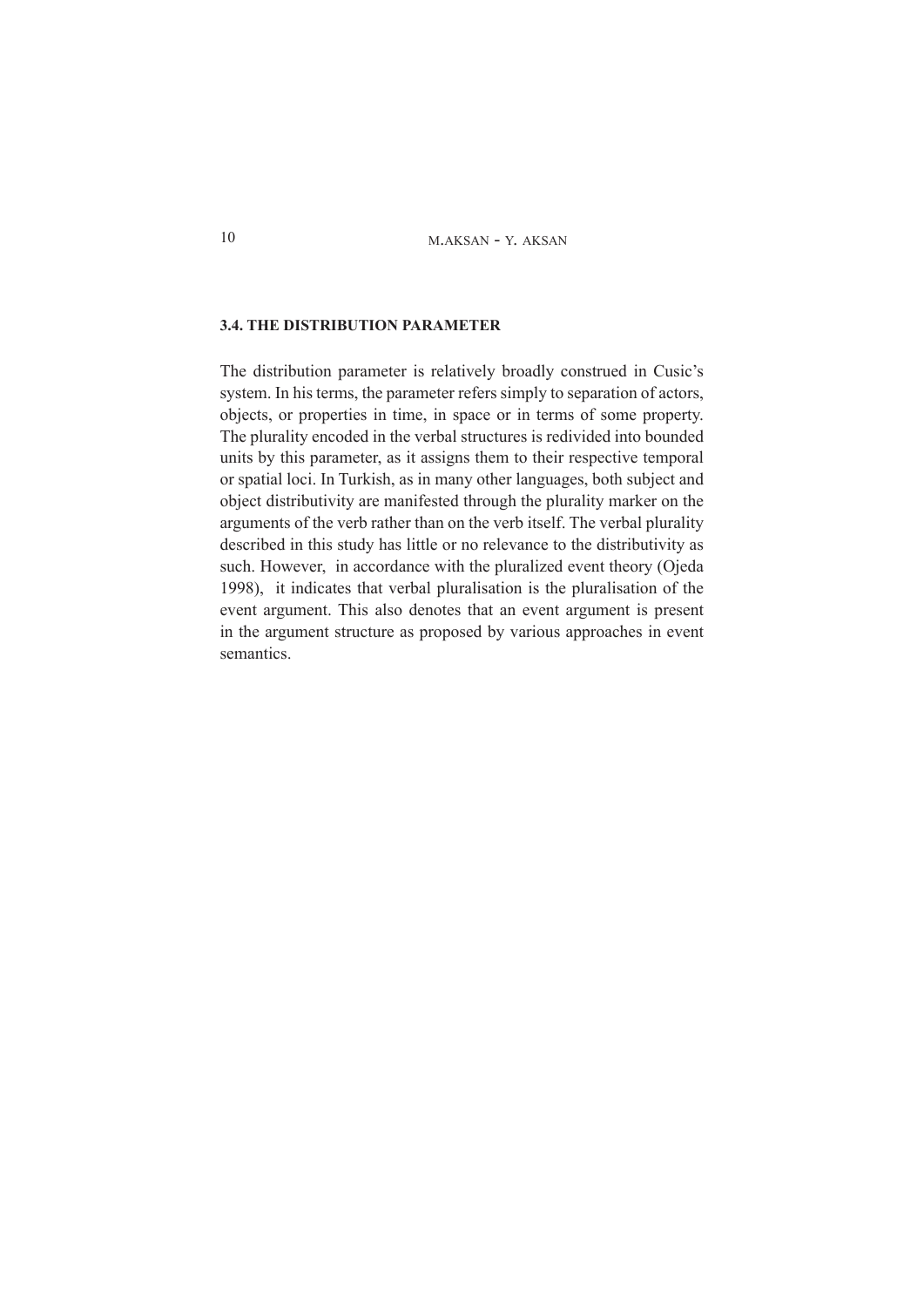they are identified by the parameters is as follows: Morphological Postverbal verbal Parameters verbal plurality plurality

A summary of the meanings encoded by the verbal plurality markers as

|                                      | $(-ala/-akla)$                                                                                                                                       | $(-np \, dur-)$                                               |
|--------------------------------------|------------------------------------------------------------------------------------------------------------------------------------------------------|---------------------------------------------------------------|
|                                      | (micro) action<br>1, 2, 3  n                                                                                                                         | ACTION 1, $2, 3, $ n                                          |
| The event ratio<br>parameter         | Event-external,<br>single occasion                                                                                                                   | Event-external,<br>single occasion                            |
| The relative<br>measure<br>parameter | Decrease<br>· diminutive<br>• tentative<br>• incassative<br>Increase<br>• intensive<br>• augmentative<br>• excessive<br>• durative -<br>continuative | Decrease<br>N/A<br><i>Increase</i><br>• durative-continuative |
| The<br>connectedness<br>parameter    | Precise count                                                                                                                                        | Imprecise count                                               |

# **4. CONCLUSION**

In this paper, we have discussed two types of verbal plurality in Turkish. The quantitative ideas of the relative measure parameter provide a wide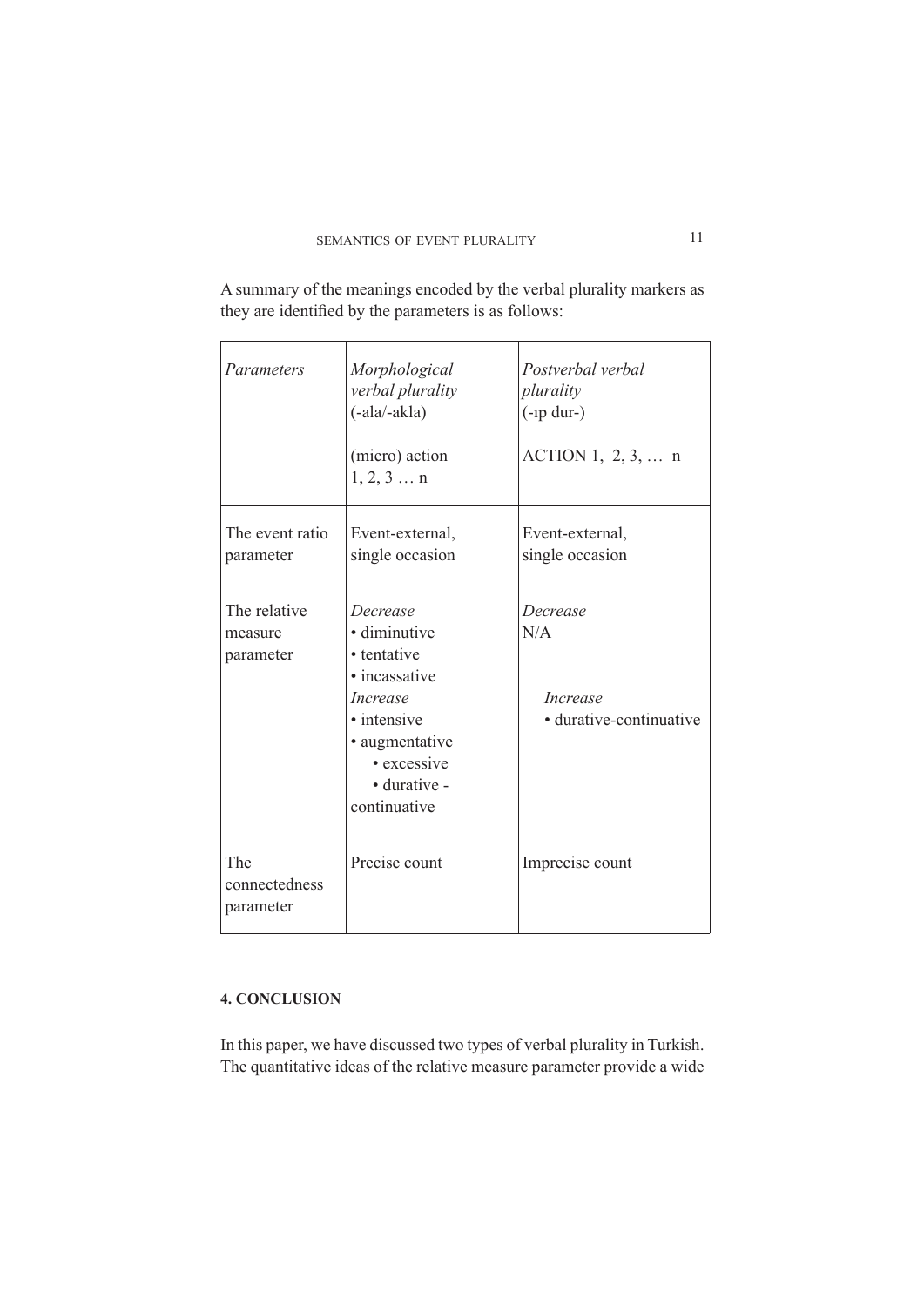range of meanings associated with the verbal plurals, and most of the cross-linguistically attested meanings of plurality are also found in Turkish. The degree of connectedness of the repeated events further helps to determine the general type of plurality encoded in the verbal plurals. In this sense, the more connected syntactic type signals an imprecise count whereas the less connected morphological type signals a precise count. The remaining suffixes of verbal plurality and other productive syntactic means of encoding plurality in the verbal domain (e.g., reduplication) are the topics for further reseach.

#### **REFERENCES**

- Aksan, Mustafa & Yeşim Aksan 2006. Degree modification and event semantics: Derived verbs and postverb constructions in Turkish. [Paper given in Workshop in formal Altaic linguistics  $3, 22-24$  May 2006, Moscow State University.]
- Banguoğlu, Tahsin 1956. Türkçede tekerrür fiilleri. Türk Dili Araştırmaları Yıllığı- Belleten 1956, 111-123.
- Boas, Franz 1911. Tsimshian. In: Boas, Franz (ed.) Handbook of American *Indian languages. Part I. Smithsonian Institution Bulletin 40. 283-422.*
- Csató, Eva A. 2001. Turkic double verbs in a typological perspective. In: Ebert, Karen H. & Zúñiga, Fernando (eds.) Aktionsart and aspectotemporality in non-european languages. Zürich: Universitat Zürich. 175-187.
- Cusic, David D. 1981. Verbal plurality and aspect. [Ph.D. dissertation, Standford University, San Francisco.]
- Dolinina, Inga 1999. Distributivity: More than aspect. In: Abraham, Werner (ed.) Tense-aspect, transitivity and causativity. Amsterdam: John Benjamins. 185-206.
- Dressler, Wolfgang 1968. Studien zur verbalen pluralitat. Vienna: Herman Böhlaus.
- Durie, Mark 1986. The grammaticalization of number as a verbal category. *Berkley Linguistic Society* 12, 355-370.
- Jespersen, Otto 1924. The philosophy of grammar. New York: W.W. Norton.